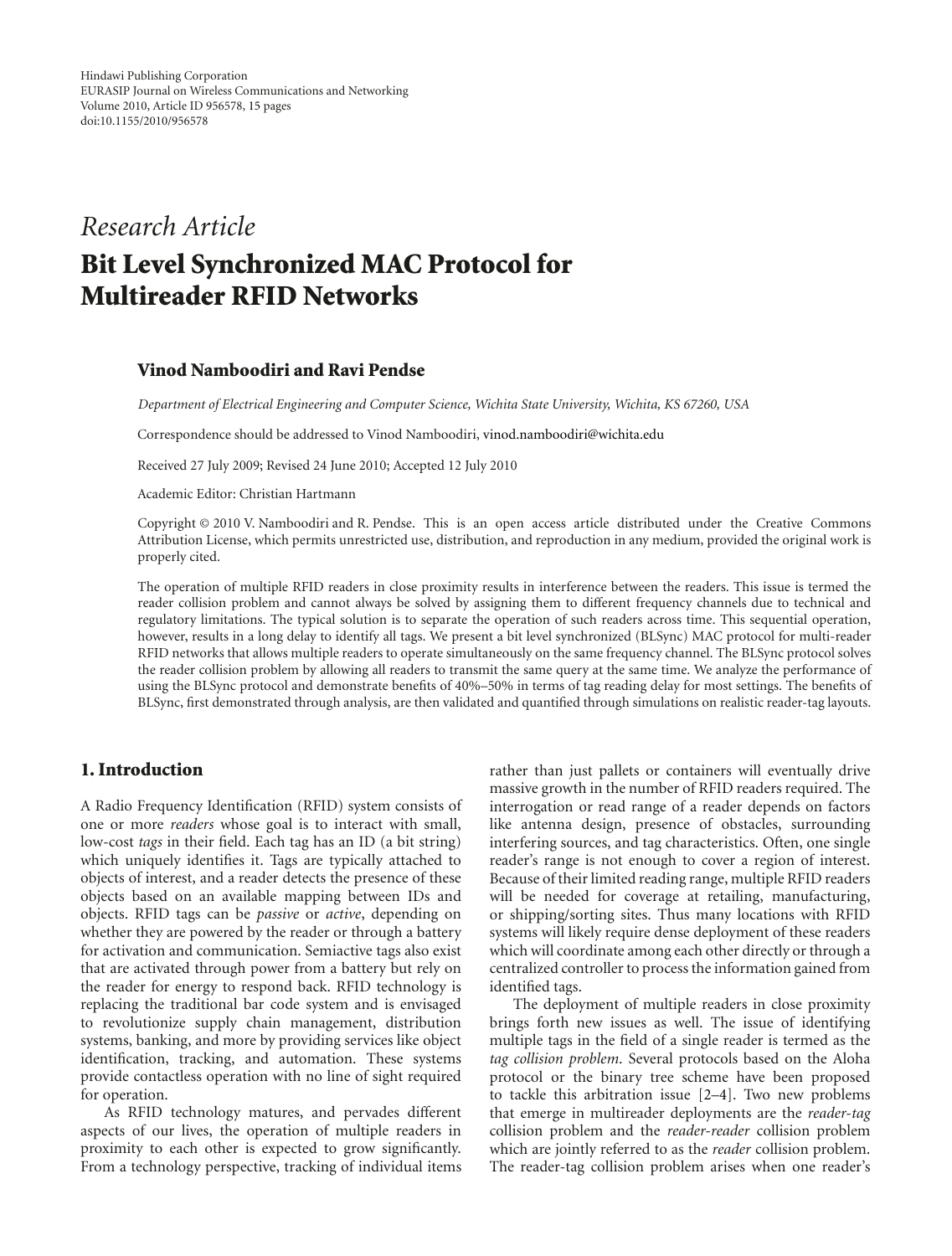

Figure 1: Reader-Tag Collision Problem: responses of a tag to a reader when queried are drowned out by the interfering signal from another concurrently operating reader in the vicinity. In this example, Tag 2 is within the read range of Reader 2. Reader 2 is also in the interfering range of Reader 1. After Reader 2 queries Tag 2 for its ID, the response of Tag 2 at Reader 2 is interfered with by the signal from Reader 1 which was querying Tag 1 at the same time. [1].

signal drowns out the relatively weak response signal of a tag to another reader in the vicinity. This happens due to the large interfering range compared to the reading range in RFID systems. The reader-reader collision problem arises where tags in the read range of multiple readers (referred to as overlapped tags) may not be reliably read. In this case, both the reception as well as response of a tag are affected due to the greater strength of the interfering signal in the reader's read range. We illustrate these problems through examples in Figures 1 and 2.

Previous work has found ways to solve the readertag collision problem but the solution to the reader-reader collision problem remains open [5]. The only effective combined solution for the set of both reader collision problems is to use time division multiplexing to schedule the readers to operate one after the other. This approach, however, increases the delay to identify all tags due to the sequential nature of reader operations. Thus, there is a need to develop approaches that solve both problems at the same time in an efficient manner that reduces the delay in reading all tags.

In this paper, we present a novel approach to solve the set of reader-collision problems by synchronizing the conflicting readers' timing as well as forcing them to use the same query within the framework of the Frame-Slotted Aloha tag anticollision protocol. With identical queries, the bits sent out by each reader are identical and do not collide with each other when received by tags. An analogy is the presence of multiple audio speakers in large areas like airports and railway terminals broadcasting the same announcements at the same time. This allows people to comprehend the information without the announcements from different speakers interfering with each other. To any tag in the range of multiple readers, it appears that there was only one reader sending a query, which makes the query-response process simple and collision-free. This allows simultaneous or parallel operation of the readers minimizing the total tag identification delay. This bit level synchronized



Figure 2: Reader-Reader Collision Problem: tags fall within the read range of multiple readers (called overlapped tags), and the query-response sequence with one reader is interfered with by the simultaneous query-response sequence with other readers. In this example, Tag 1 and Tag 2 are overlapped tags within the read range of both Reader's 1 and 2. When both readers operate at the same time, each interferes with the query-response sequence of the other with any of the overlapped tags. This type of interference is stronger (as compared to that of Figure 1) as the affected tag is also within the read range of the interfering reader and affects both the reception as well as response of signals to/from the tag.

query approach works with RFID because of the nature of communication involved between multiple readers and tags. The main goal for all readers is to identify all tags, and not voice or data communication typical of wireless networks.

Our contributions, other than the proposal of the Bit Level Synchronized (BLSync) MAC protocol, are to analyze and demonstrate its potential benefits to multireader RFID deployment scenarios. We analyze the benefit of using this approach compared to the sequential approach where all conflicting readers operate one after the other. It is demonstrated that for low to moderate overlap between the reader ranges, our protocol reduces the total time to identify all tag IDs by 40%–50% for most settings. We further reinforce our analysis through simulations where we consider the practicality of the protocol and study its performance for various realistic reader-tag topologies under varying levels of time synchronization constraints. Finally, we study the parallel operation of RFID readers from a more fundamental perspective and demonstrate and analyze an additional benefit (which we term as the *assist effect*) of the BLSync protocol where neighboring readers with mutually overlapped tags assist each other in reading tags.

The paper is organized as follows. In Section 2 we present in detail the application area under consideration and the motivation for our work providing more details about the set of reader collision problems from the perspective of previous research in the area. Our bit level synchronized approach to solve these problems is described in Section 3 as the BLSync protocol. An analysis of the reduction in time required to identify all tags with our BLSync protocol is done in Section 4. Section 5 presents simulations carried out for multiple realistic topologies quantifying the performance gains using BLSync protocol and also serves to validate our analysis. We analyze the assist effect (mentioned above)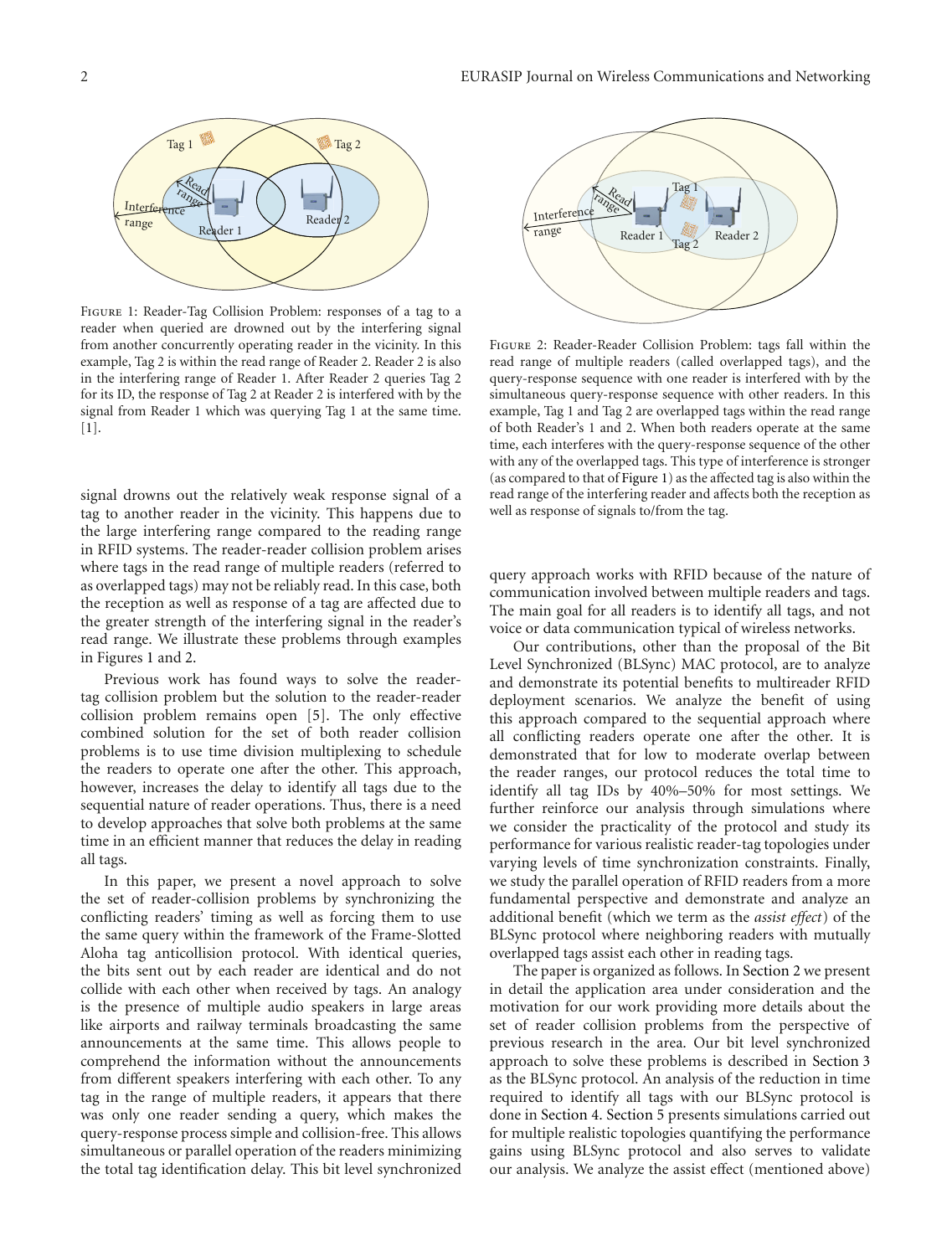of the BLSync protocol in Section 6 to provide a more fundamental understanding of the benefits of synchronized parallel operation of RFID readers. Concluding remarks are made in Section 7.

# **2. Background and Problem Definition**

In this section we describe our target application area in detail and define the problem to be solved. We motivate the need for our BLSync protocol by describing the set of reader collision protocols in detail including previous work in the area. We also point out the assumptions made about the type of deployments we consider.

*2.1. Application Area.* In this paper, our focus is on applications which require multiple readers to service an area with RFID tags. For such deployments a centralized controller exists (could be one of the readers) which can communicate with all the readers using a Local Area Network (LAN) technology like Ethernet or Wireless LAN and can also serve as a database or data collection point. The purpose of the reader deployment may be to identify the tags as they move along on a conveyor belt, to gather information about the location of objects in a supply chain, or just inventory the items in the area. For example, pallets loaded with tagged items may move through docks in a warehouse to be scanned. Multiple such docks are typically located in close proximity, with readers continuously scanning to identify tags and send collected information for processing to a centralized database. In these scenarios, it is preferable to minimize the delay in reading tags so that each reader gets to scan as often as possible so as not to miss identifying any tags. This also allows the pallets to pass through as fast as possible, speeding up the entire operation. For these applications we can define the *total tag reading delay* as the time required to collectively read/identify all tags in the interrogation zone of the readers. Our main interest in this paper is to propose a protocol to solve the set of reader collision problems in a way that minimizes total tag reading delay.

*2.2. Motivation for BLSync.* The set of reader collision problems arise mainly due to the huge asymmetry between the reading range and interference range of an RFID reader. An RFID reader typically uses high powered signals so that there is enough energy for passive tags to energize themselves as well as respond back. These high powered signals can interfere with tags operating hundreds of meters apart even though the same signal has only enough energy to allow reading tags within a few meters from the reader. As shown in Table 1, for small-to moderate-sized areas of operation (these are areas no more than 1000–3000 sq. meters with maximum separation between readers no more than few hundreds of meters. For those unfamiliar with the metric system, 3000 sq. meters is equal to 32292 sq. feet and is approximately equal to three-fourth of an acre), all readers will mutually conflict with each others operations by drowning out tag responses to neighboring readers when they operate (i.e., the reader-tag problem exists). Moreover, regulations in

TABLE 1: Minimum required distance between readers [5].

| Channel Difference | Antenna projecting horizontally |            |         |
|--------------------|---------------------------------|------------|---------|
|                    | Front $(m)$                     | Side $(m)$ | Back(m) |
| $\theta$           | 1400                            | 350        | 210     |
|                    | 180                             | 45         | 30      |
|                    | 130                             | 25         | 15      |
|                    | 95                              | 20         | 10      |

some countries prohibit a centralized coordinator to assign frequency channels to multiple readers. Even if readers can be operated on different channels, the channels need to be significantly apart from each other as shown in Table 1. This is not always easy due to only a small, fixed number of channels available for use. The problem is especially evident at lower frequencies like 13.56 MHz where only a single channel is available [6]. In such a scenario, the reader-tag collision problem affects even large-scale deployments.

*Colorwave* was one of the initial solutions to the reader collision problem where readers were assigned different time slots to operate by casting it as a graph coloring problem [7]. This solves both the reader-tag and reader-reader collision problems. Further improvements and variants to this approach are described in [2, 6, 8, 9]. Readers, if scheduled to operate in a time-multiplexed manner one after the other in different time slots (i.e., sequentially), will have a tag identification delay dependent on the number of interfering readers in the vicinity. The greater the delay to finish operation of all readers in one round (or sequence), the greater the interoperation interval for each reader. This is because the next scan of each can begin only after all readers in the previous round have finished reading tags in their interrogation zone.

An analogous solution based on separating conflicting readers by frequency channels instead of time slots was developed in [10]. This solution, however, does not solve the reader-reader collision problem as overlapped tags may be queried by multiple readers on different channels. A tag is indifferent to any specific channel as it responds to queries from any channel and hence can still be affected. Techniques at tags to differentiate channels, as in the dense reading mode of the EPCGlobal Gen 2 standard [11], require relatively sophisticated tag technology making them very expensive compared to existing low-cost tags.

The authors of [5] proposed to synchronize reader operations to solve the reader-tag collision problem. All readers send signals to read their tags at the same time and then await tag responses together so that one reader's signal does not drown out tag responses to other readers. Again, however, the reader-reader collision problem remains unsolved when there are overlapped tags between different sets of readers in a deployment.

Overlapped tags are a reality in most deployments regardless of whether they are well planned or not. If the deployments are not well-planned, there might exist many overlapped tags in the area which will suffer from the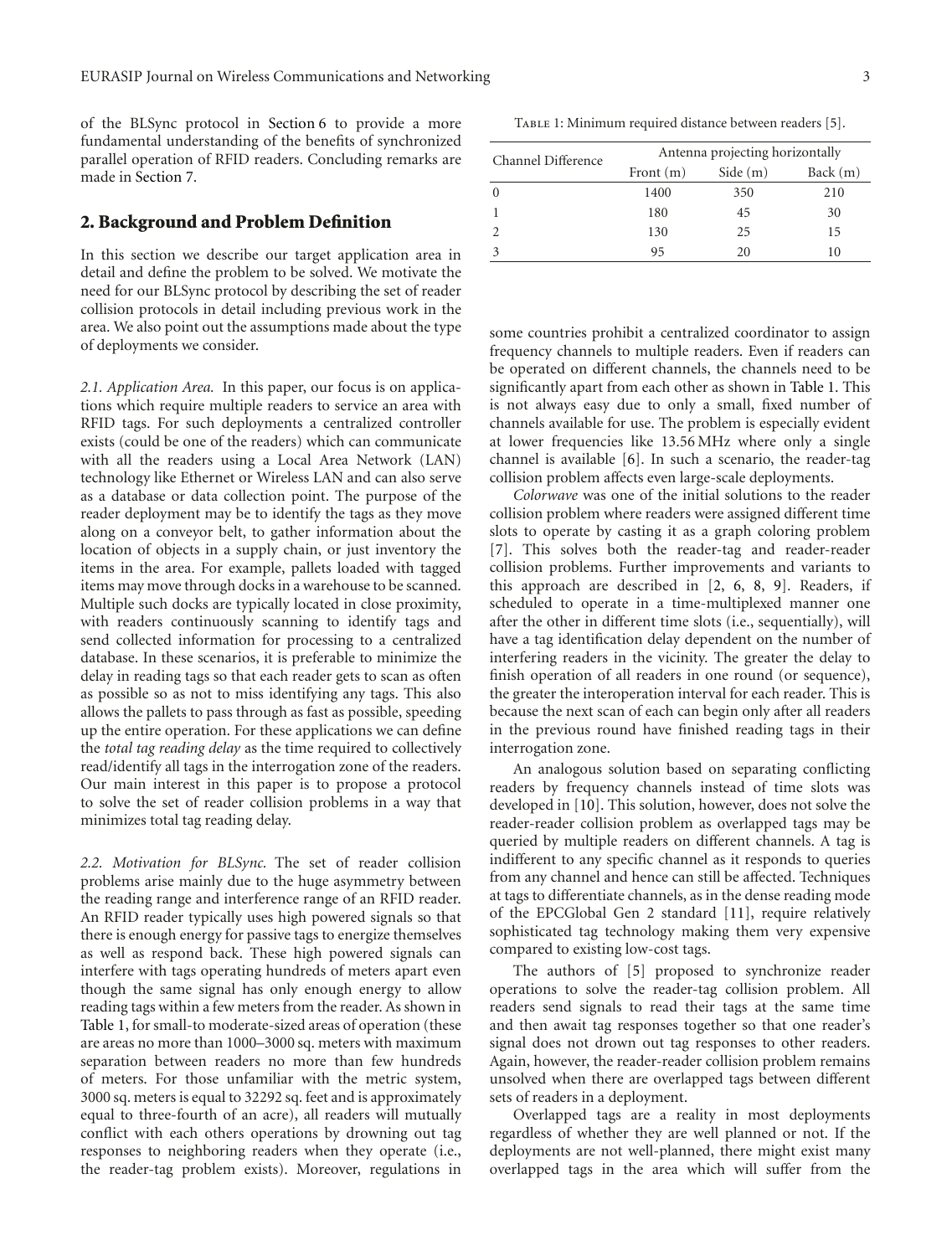reader-reader collision problem. On the other hand, in wellplanned deployments, some overlap might be still desirable to increase reliability since reader ranges may vary due to changing channel conditions in the wireless environment. The chances of overlapped tags is exacerbated by the presence of heterogeneous tags in the area. For example, the planning stage may minimize overlap between readers considering only one type of tags, say the passive tags which tags rely on the reader signal to power them up and respond back. However, semiactive tags and active tags with much larger communication range than passive tags may also appear in the area. These tags require much lesser or no energy at all from the readers signal to power up and respond back, and hence, are more likely to be in the range of multiple readers.

Thus, as discussed above, the only solution to the set of both reader collision problems is to operate conflicting readers at different times. By conflicting readers we refer to the set of readers that are affected by either the readerreader or reader-tag collision problems. For the small-to moderate-sized deployments we consider the interfering signals are large enough to affect all readers. Such a *sequential* nature of reader operation may result in significant total tag identification delay. It is in this context that we propose in the following section our bit level synchronized MAC protocol that allows multiple readers to operate at the same time without interference. The resulting *parallel* operation of readers will be shown to minimize the total tag reading delay for most settings compared to the *sequential* operation.

*2.3. Assumptions.* We will limit our protocol description and performance analysis in subsequent sections to only application deployments where all the readers can mutually interfere with each other based on the affected distances shown in Table 1. These distances apply to small to moderate size deployments if reader signals can be separated over multiple channels, or to large deployments if only one channel is available. The extension of the protocol description (and analysis of benefits) to include the coordination required between readers for deployments where some readers can operate without conflict is left for future work. This could, for example, use schemes like those presented in [9] that allows nonconflicting readers to operate together. However, our understanding is that most application deployments will not exceed the dimensions in Table 1 which requires large amounts of space and supporting infrastructure.

# **3. BLSync Protocol**

We present our BLSync Protocol in this section. We begin by giving a quick overview of the existing Frame Slotted Aloha protocol which is used as the underlying tag identification protocol with BLSync as well.

*3.1. Frame Slotted Aloha.* Tag anticollision or arbitration protocols are typically classified into those based on the Aloha protocol or the binary tree protocol [2–4]. The former protocol separates tag responses by asking them to use different time slots while the latter separates them out by

querying their IDs in a bit by bit fashion. The Frame Slotted Aloha protocol is widely used due to its simplicity and is the protocol specified for the Class 1 Gen 2 EPC standard [11]. The reader query to tag consists of, among other things, the frame size or number of slots for which the reader will listen for tag responses. Tags randomly pick one of these slots to respond to the reader with their ID. Since multiple tags could pick the same slot, collisions may happen in slots. Thus, a reader generally needs to query for multiple rounds before all tags are read. To prevent successfully read tags from replying again in the same read cycle, they are acknowledged before the next round begins which puts them in a "sleep" state.

*3.2. Advantage of Bit Synchronized Reader Queries.* Generally, each reader queries tags in its range independently of any other readers in the vicinity. Thus, it is free to choose the frame size it deems fit based on its estimate of the number of tags in its interrogation zone. Apart from the frame size, another significant part or field of a query is the session or read cycle number initiated by a reader. This is used to ensure, among other things, that tags read once, will not be read again until certain conditions are satisfied. This is also usually independent of what other readers have in their queries. Thus, when two readers in vicinity of each other send their distinct queries at the same time, their signals collide with each other at tags which receive both these queries as shown in Figure 3 (such tags in the interrogation zone of one or more readers will be referred to as overlapped tags). This could delay the identification of these tags or prevent identification altogether.

The basic idea of the Bit Level Synchronized (BLSync) MAC protocol is to utilize the fact that *the common goal of all readers is to identify tags, and not individually communicate with tags.* This allows for a protocol where all readers are performing the same queries (i.e., identical bits), and hence, can synchronize and transmit simultaneously without causing collisions at the tags. The identical bits (and hence their signals) used mean that interference from neighboring readers does not result in collisions, and the received signal level remains high or low depending on whether the transmitted bit by the readers is a "1" or a "0" as illustrated in Figure 4. We assume that diversity combining techniques commonly used at the physical layer can be used at the analog level. Such techniques are commonly used in applications like cooperative relays where the same information from multiple sources has to be correctly decoded at the receiver. We do not go into these details in the paper as our paper focuses more on higher-layer aspects. Further reading on diversity combining and related literature can be found in [12–14] and the references therein. Tag diversity combining has been briefly described in [15].

Each reader is assumed to have at least a Wireless LAN (WLAN) interface (typically Wi-Fi) which can operate separately and simultaneously with tag reading operations if required. This is a standard interface on many RFID readers in the market these days and is used primarily for communication with the centralized controller to process the information from identified tags. Having an Ethernet interface is also common and will only improve the way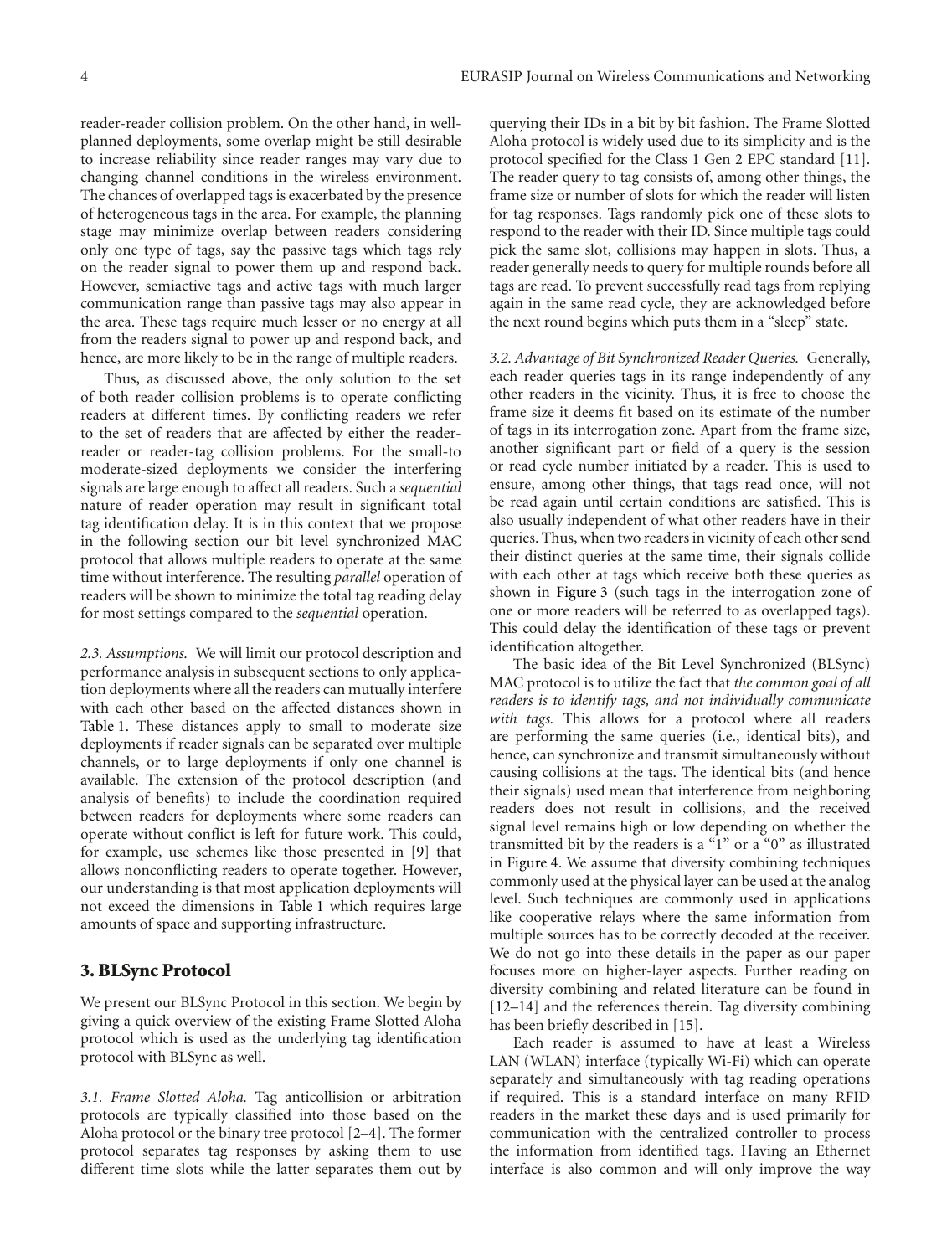

Figure 3: Figure showing that distinct reader query bits at an overlapped tag result in a corrupted query reception.



FIGURE 4: Figure showing that the same reader query bits at an overlapped tag result in correct query reception.

readers can participate in the BLSync protocol. The steps of the BLSync protocol are outlined as Algorithm 1.

*3.3. Protocol Description.* It is possible for all readers to use identical queries, because for the Frame Slotted Aloha (FSA) protocol, the readers initially send the frame size and session number and await tag responses in slots of the frame. If the frame size and session number chosen by all readers are identical, the queries could be made identical, and hence, noninterfering.

Any tag in the range of multiple readers, on receiving the common query, sends only one response. This response will be received by both readers at the same corresponding slot since the readers' queries are synchronized in time and use the same frame size. Tags read by readers are acknowledged in a sequential manner after the query frame so that no other reader is transmitting at the same time (i.e., ACKs are scheduled sequentially unlike queries). Acknowledged tags go to sleep for this tag read cycle or session and do not respond to any more queries with same session number. Overlapped tags thus go to sleep mode after the first reader that ACKs them. The other associated readers of these tags need not ACK them again as they can be notified about the status of these tags by the earlier reader in the ACK sequence

(for example through a common WLAN network) which read these tags.

Once all tags read in the first round are acknowledged by all readers, the second round of synchronous querying begins similarly with all readers using the same frame size, which could be different than what was used in the first round. The tags read are acknowledged sequentially as before, and rounds continue till all tags are read.

The key aspect of the protocol is the use of the same frame size by all readers when querying. Rough estimates of the tag population may be available on an individual reader basis [16], or collectively due to knowledge of possible tag distribution patterns. If an estimate on the tags in the range of each reader is available, the controller sets the frame size based on the reader with the most estimated tags in its range. If only the collective tag estimate of the area is available and a uniform distribution is expected, all tags will use a frame size equal to  $m'/n$ , where  $m'$  is the tag estimate and *n* is the number of readers. If tag estimate is unavailable or the tag distribution unknown, all readers can pick a uniform frame size and increase/decrease the size together as required based on FSA. If some readers have much fewer tags in range, they should still use the same frame size as others as long as tags remain to be identified in their field. When all their tags are read, they can stop querying while other readers continue till their tags are read. Note that after first round of FSA by all readers, it is necessary for the readers to decide on the common frame size for the next round and so on. To avoid delaying the process, this communication with the controller can begin immediately on the WLAN network after the reader receives all tag responses in the frame and before it acknowledges any resolved tags. As ACKs to tags in the BLSync protocol are sequentially sent by one reader after another, each reader first acknowledges tags in its range before it is the turn of the next reader and so on. During the turn of a reader to acknowledge its tags, it can at the same time send the number of tags identified to the centralized controller. Channel access contention should not be an issue here as each reader will not be using its WLAN interface until its turn to acknowledge tags. Thus, the WLAN medium is itself accessed sequentially.

The prospect of multiple readers in an area operating in synchronized fashion using the same queries raises the question: Why not just use one reader *with large enough power to read all tags in the area?* The answer is that there are restrictions on the maximum output power of the readers that limit their interrogation zones, requiring multiple readers to cover the area [17].

*3.4. Example.* In Figures 5 and 6, we show working examples of identification delay for both the sequential operation of readers and parallel operation of readers utilizing the BLSync protocol. The scenario has three readers R1, R2, and R3 and seven tags numbered from T1 to T7. For the sake of this description, assume that each reader knows the number of tags in its range and can find the number of unidentified tags after each round by subtracting the number of identified tags from the total number.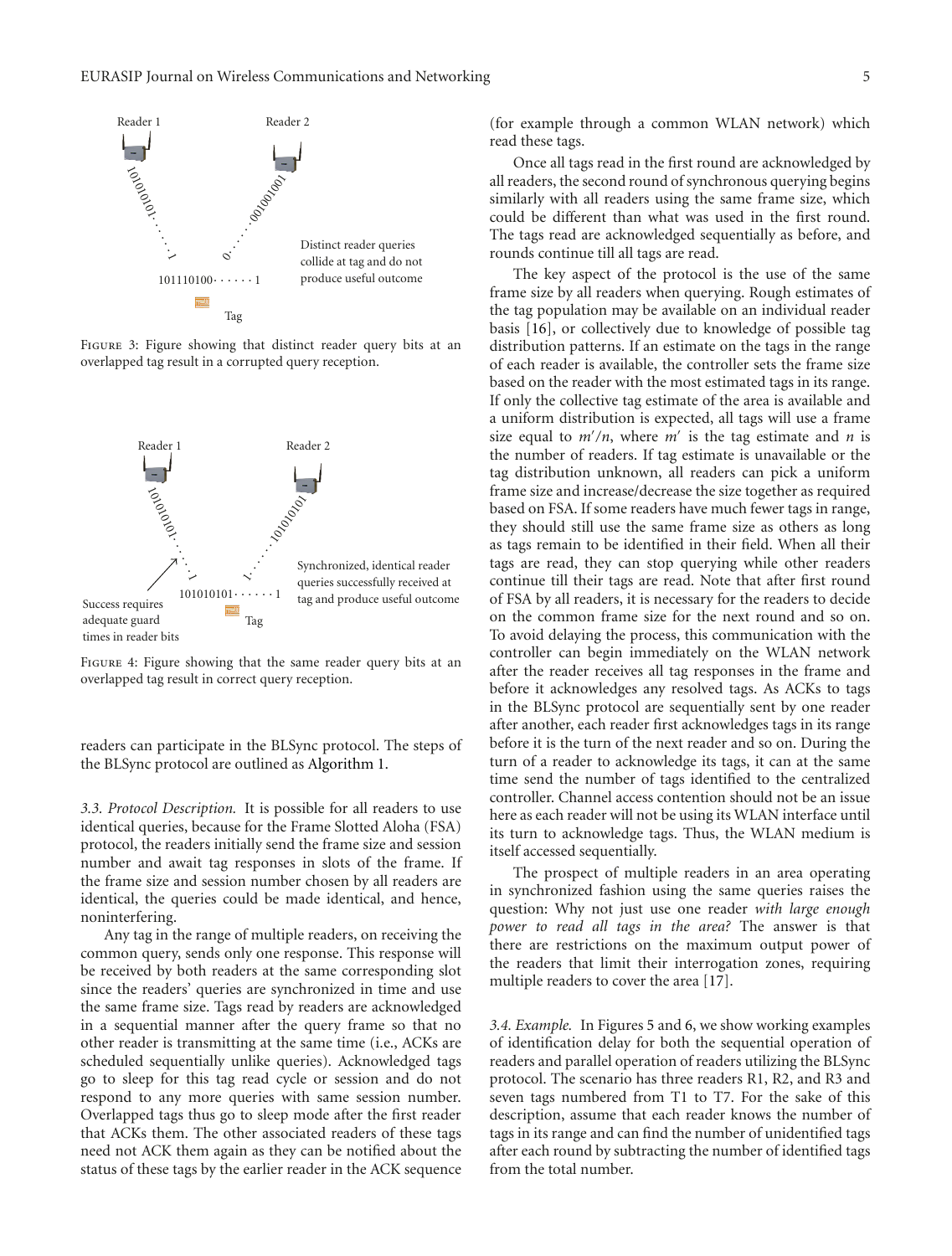- (1) Centralized controller collects estimated count of tags in range of each reader
- (2) Centralized controller determines the common frame size to be used by all readers and sets the common query to be used including the session number.
- (3) The readers are synchronized in time.
- (4) All readers send their queries at the same time in parallel and receive tag responses for this round based on the Frame Slotted Aloha (FSA) protocol.
- (5) Based on responses received, each reader determines how many tags were read, and how many will have to be read in the next round of FSA.
- (6) All resolved tags are acknowledged sequentially and put to sleep by the readers, operating in a predetermined order. At the same time, in parallel, the number of tags to be read in the next round is sent to the centralized controller on the WLAN network by each reader.
- (7) The protocol continues until all tags are read.



ALGORITHM 1: BLSync Protocol.

FIGURE 5: Working example of sequential operation of three readers. The lower part of figure shows the layout of readers and tags within the read range of each. The upper part shows in detail the progression of reading tags as the readers operate one by one in the order R1, R2, and then R3. In a query round, each reader sends a query of bits and awaits responses over a frame of time slots. Each reader chooses its query independently based on its estimate of tags in its reading range. All tags are read after a total of 5 rounds of querying requiring 11-tag response time slots (4,2,2,2,1 in those rounds) in all.

*3.4.1. Sequential Frame Slotted Aloha (FSASeq).* In the sequential operation readers in Figure 5, reader R1 begins operation first trying to identify the four tags in its range by sending a query with four time slots. For the example, the first bit of each reader query is the session number which is arbitrarily taken as 1 in this case. The next three bits are used to signify the number of slots to be used in the frame. A frame size of 4 requires the last three bits to be 100. In an actual deployment, the protocol can use more number of bits to specify frame sizes. In the first round R1 identifies two tags and puts them to sleep. R1 requires another round of querying with two time slots before it identifies the remaining tags. When R2 begins operation next, T4 which was an overlapped tag for R1 and R2 has

already been identified and put to sleep by R1. So R2 uses only a frame size of two time slots and ends up requiring two rounds as well. When R3 begins operation, only T7 remains to be identified which is done with a frame of one time slot. Thus, a total of five rounds of querying were required with a total of 11 tag response time slots. This count ignores the smaller time slots used by readers to send query bits. The figure is not drawn to scale. Time slots in which tags respond are much larger as they need to send their whole ID which is typically 128 bits long. The time slots on which readers send queries would be smaller as it mainly requires only the bit representation of number of tags in the field which would typically be no more than 10 bits.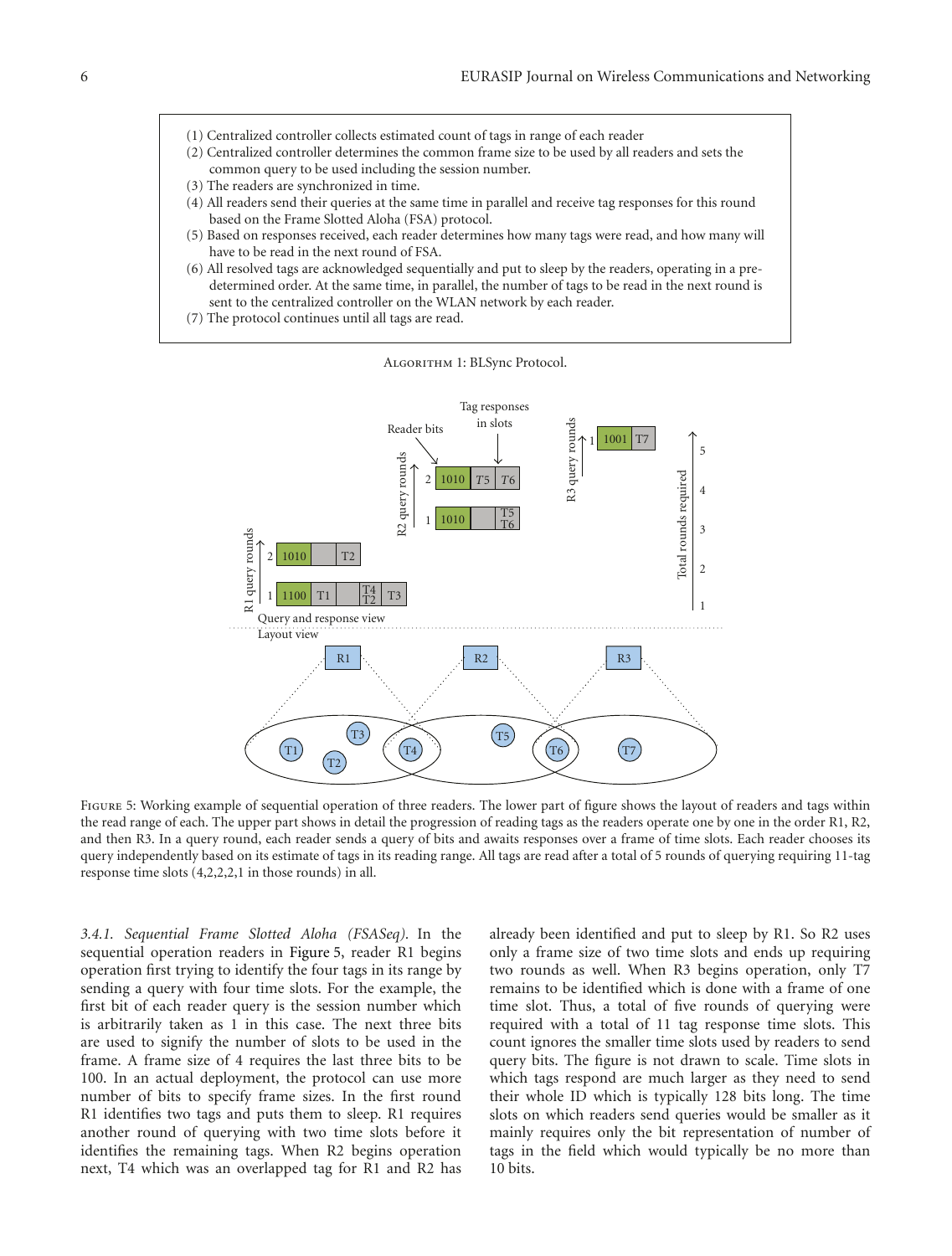

Figure 6: Working example of BLSync Protocol. The lower part of figure shows the layout of readers and tags within the read range of each. The upper part shows in detail the progression of BLSync over multiple rounds. In each round, all readers send a common query of bits and await responses over a frame of time slots. In each round, the query bits of all readers are the same. All tags are read after a total of 3 rounds of querying requiring 8-tag response time slots (4,2,2 in those rounds) in all.

*3.4.2. BLSync Protocol.* Figure 6 shows a working example of the BLSync protocol. All three readers start out with the same frame size of four slots as R1 decides to use that size for the four tags in its range. T1 and T3 are read in the slotted frame of R1 while T2 and T4 collide in slot 3. T4 is, however an overlapped tag, and its response is collision-free for R2. Hence, T4 is acknowledged and put to sleep by R2. Other tags similarly are either acknowledged and put to sleep by readers or remain to be read in future rounds. In round two, R2 requires a frame size of two, and hence all readers use that frame size even though R1 had to read only one tag (R1 does not know that T4 has been put to sleep by R2). T6 collides in R2's frame but is clear in the frame of R3 and hence put to sleep. After round two, since only R2 has not any tags left to read, the other readers do not send any more queries. Note that R2 still uses a frame size of two as it does not know that T6 was identified and acknowledged in round two. Through the example, the first bit of each reader query is the session number which is arbitrarily taken as 1 in this case. The next three bits are used to signify the number of slots to be used in the frame. For the example, frame size of 4 and 2 require the last three bits to be 100 and 010, respectively.

The important result of the BLSync MAC protocol is that it solves the reader collision problem. With all readers sending the same query bits, any overlapped tag can be accessed as if only a single query was sent to it. Tight time synchronization of queries can be achieved using the centralized controller that oversees all the readers and communicates to them directly. In practice, the use of extraguard time (of the order of time synchronization error) is required to ensure that tags receive each bit from readers



Figure 7: Bit level synchronization with guard time to make up for synchronization errors between readers. The above example is shown for the case when all readers want to send queries with bits 1010 to tags.

correctly. Thus, the protocol bit transmission from readers would look like as that shown in Figure 7.

# **4. Analysis of Tag Reading Delay with BLSync**

We mentioned how each reader uses the Frame Slotted Aloha (FSA) protocol to identify tags in its interrogation zone. When these readers operate in sequential manner, one after the other, we term the collective protocol as FSASeq as termed in Section 3.4 as well. Here we will perform a simple average case analysis of the reduction in tag reading delay achieved by using the BLSync protocol at all readers over the FSASeq protocol. An overview of these protocols and their relationships are shown in Figure 8.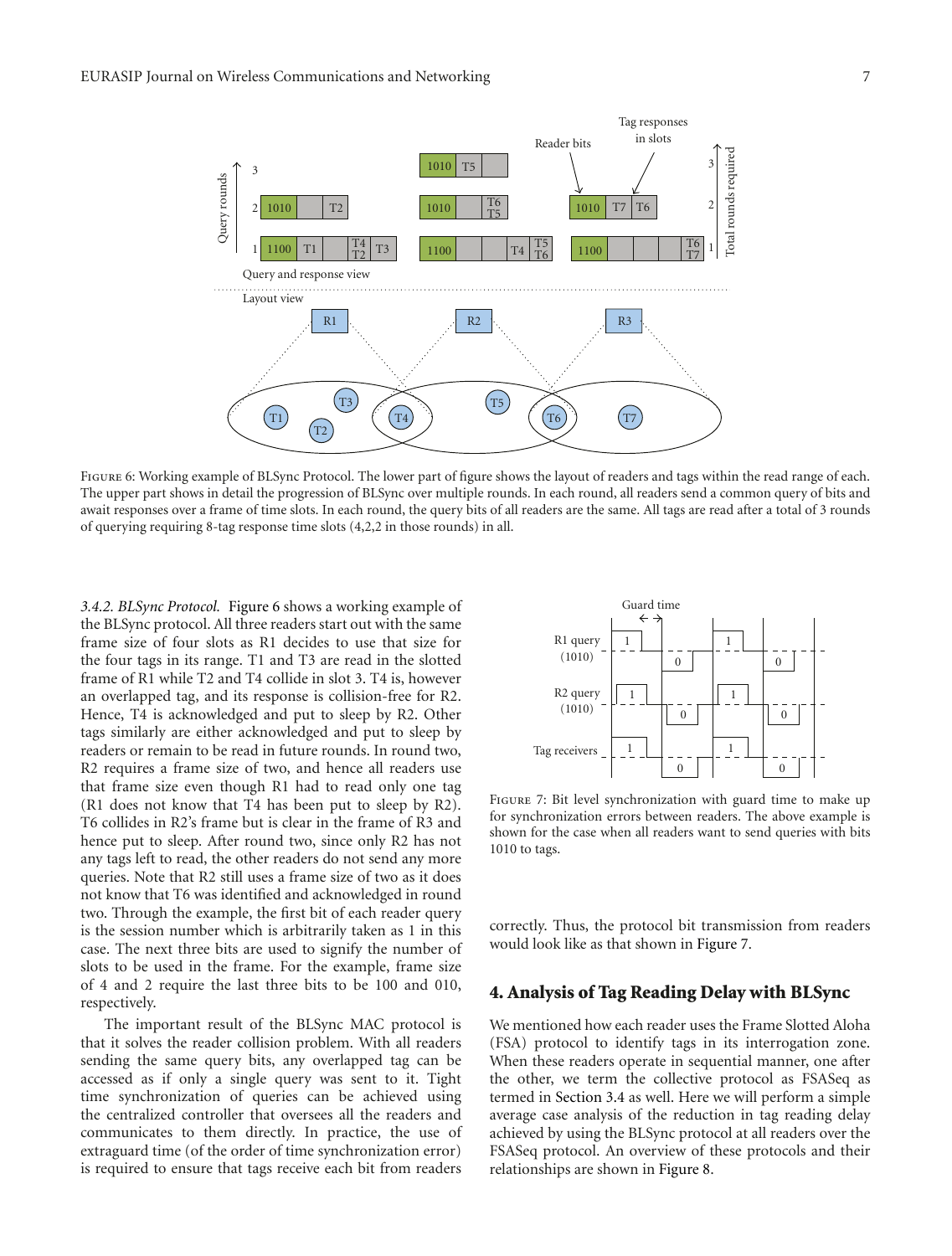

Figure 8: Relationships between the BLSync and FSASeq Protocols in terms of the FSA Protocol.

We consider scenarios with *n* readers that cannot operate together and need to be scheduled sequentially one after the other as explained in Section 2. There are *m* tags to be read in range of the readers (at the instant before any reader begins operation), and it is assumed that this number *m* and the number of tags in the interrogation zone of each reader *i*, *mi*, are known. This enables efficient operation of the FSA protocol, and for this reason, the estimation of tag count is often used as a preliminary step before the actual arbitration process [16, 18, 19]. This assumption also allows comparisons without the inefficiencies of the Aloha protocol when the number of tags to read is unknown. Note that, this assumption favors the FSASeq protocol, since wasted time slots due to suboptimal frame sizes need to be accounted for each reader individually (and in additive fashion). In contrast, the BLSync protocol uses only one frame in parallel at all readers.

We begin our analysis with the FSA protocol which is used by both FSASeq and BLSync protocols. This is followed by developing expressions for the time slots required to read all tags when using the FSASeq and BLSync protocols. We will subsequently compare these two based on the amount of overlapped tags between readers and the type of tag distribution in the layout under consideration. The analysis in this section does not take into account the use of guard times in protocol timing to handle time synchronization errors. We present those results in the following section where we compare FSASeq to BLSync for practical deployments. Further, we ignore the relatively small time taken by the readers to transmit query bits as explained in Section 3.4 as well. Our notion of time to identify all tags only looks at the number of time slots required. We will consider the time to send query bits when we modify our results to include guard times in the following section.

*4.1. Analysis of Frame Slotted Aloha (FSA) Protocol.* We begin by analyzing the number of time slots required to read *mi* tags in the range of a reader *i*. It is well known that the optimal number of slots per frame to maximize the number of tags read per frame using Frame Slotted Aloha is equal to the number of tags to be read [20]. Further, the throughput of the Frame Slotted Aloha protocol is approximately equal to 1*/e* when the size of the frame equals the number of tags responding [20, 21]. So, with 1 − 1*/e* fraction of tags in each round remaining un-identified, in *ri* rounds we would have  $(1 - 1/e)^{r_i - 1} m_i$  tags left to be identified from the initial  $m_i$ tags. We want to find out the number of rounds required

such that the expected number of un-identified tags is less than or equal to  $1 - \gamma$ , where  $\gamma$  is the fraction of tags to be identified. Since we seek the minimum number of such rounds, we require

$$
\left(1-\frac{1}{e}\right)^{r_i-1}m_i = \left(1-\gamma\right)m_i \tag{1}
$$

or

$$
r_i = 1 + \frac{\log(1 - \gamma)}{\log(1 - 1/e)}.
$$
 (2)

By tuning *γ* to a large value, we can approximately find the expected number of rounds of FSA required to read all tags. Note that this value of number of rounds required is independent of the number of tags to identify. Thus we have  $r_i = R$ , for all *i*, where *R* is constant for a given value of *γ*.

The number of time slots needed to read all tags  $m_i$  in the range of reader *i* then is simply the sum of un-identified tags (or frame size) per round

$$
t_i(m_i) = \sum_{j=0}^{r_i} m_i \left(1 - \frac{1}{e}\right)^j = m_i \sum_{j=0}^R \left(1 - \frac{1}{e}\right)^j, \qquad (3)
$$

for  $\gamma = 0.99$ ,  $R = 10$ , and the time to read  $m_i$  tags is 2.685 $m_i \approx e \cdot m_i$ . This can also be obtained from the fact that for large *γ*, *R* is large which makes  $\sum_{j=0}^{R} (1 - 1/e)^j$  =  $(1 - (1 - 1/e)^{R+1})/(1 - 1 + 1/e) = e[1 - (1 - 1/e)^{R+1}] \approx e.$ In summary, to read  $m_i$  tags, a reader needs  $e \cdot m_i$  time slots with FSA.

*4.2. Analysis of Sequential Frame Slotted Aloha (FSASeq) Protocol.* As explained before, when multiple readers interfere with each other, they are scheduled by the controller to operate at different times, often one immediately after the other to scan all tags in their area. Thus, the time to read all tags with FSASeq protocol then would be the sum of individual time required by each reader *i* to read its tags. For simplicity, we ignore the small fraction of tags 1−*γ* (typically  $\leq$  0.01) which may remain unread. Let  $x_i$  be the number of tags already read from the *mi* tags in range of a reader *i* by readers operating before reader *i* in the sequence. Using our previous notations and (3), the time to read all tags, *m*, is

$$
t_{\text{seq}}(m) = \sum_{i=1}^{n} t_i(m_i - x_i) = e \sum_{i=1}^{n} (m_i - x_i) + m, \qquad (4)
$$

where the final term adds the number of acknowledgment slots needed to put all tags to sleep once they are identified.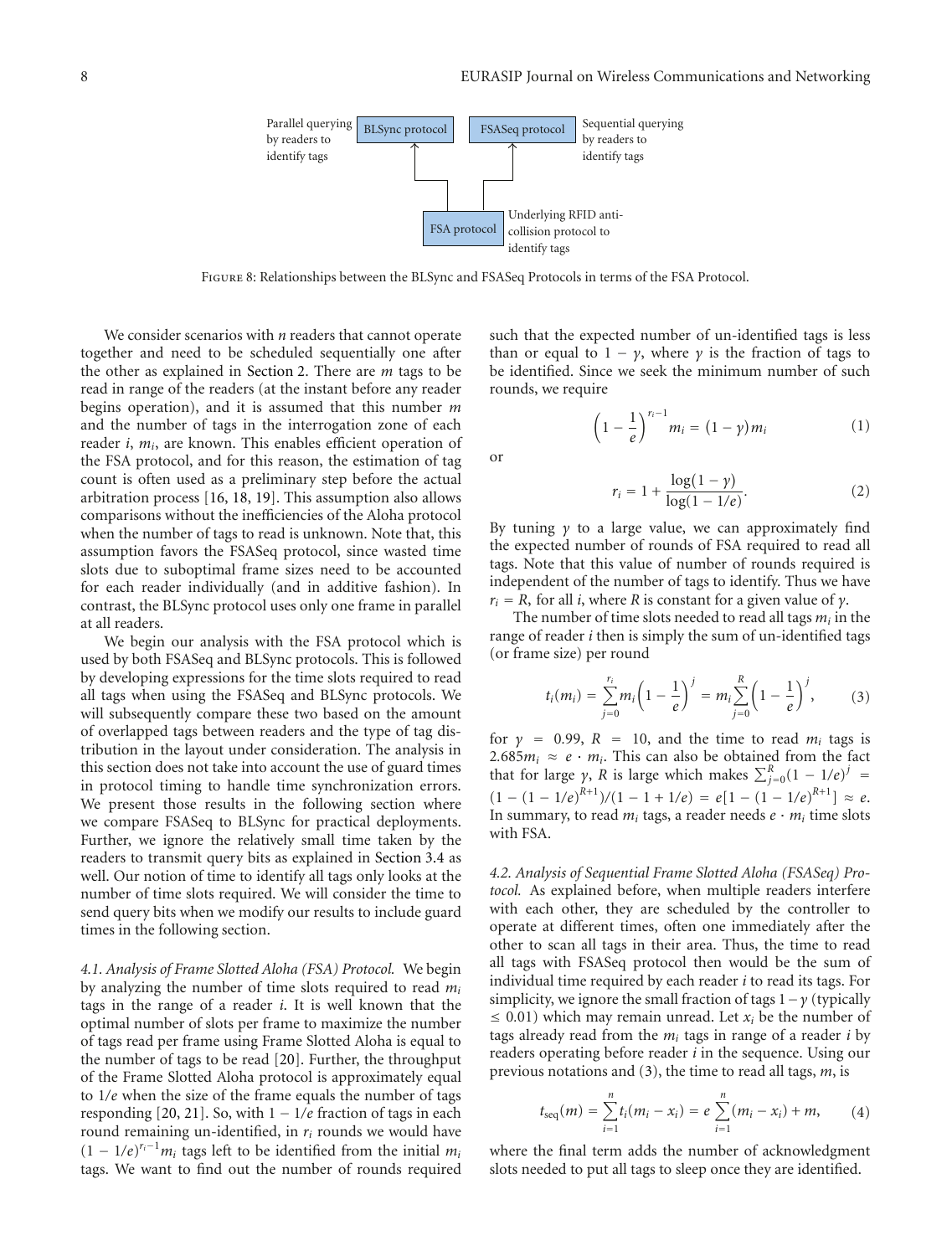**Lemma 1.** *The expected time to read all tags in the FSASeq protocol is e* · *m* + *m regardless of the degree of overlap among readers. That is, in* (4),  $\sum_{i=1}^{n} (m_i - x_i) = m$ .

*Proof.* No tag is read by multiple readers in the same read cycle. Once a reader reads tags in its range, it acknowledges them (before the next reader in sequence starts operation) which puts them to sleep for this read cycle. Moreover, since readers cover all tags, each tag is read at least once. Thus, each tag is read exactly once. Similarly, each tag is acknowledged exactly once. Thus, the time to read all tags is  $e \cdot m + m$ , independent of individual values of *m*, and *x*. independent of individual values of *mi* and *xi*.

Thus, we can write

$$
t_{\text{FSASEq}}(m) = e \cdot m + m. \tag{5}
$$

*4.3. Analysis of Bit Level Synchronized MAC (BLSync) Protocol.* Here all readers operate in parallel, so the time taken to read all tags depends on the reader that has to read the maximum number of tags, say reading  $m_{\text{max}}$  tags. Thus using our earlier analysis of time taken to read a certain number of un-identified tags, the time taken by BLSync protocol can be formally expressed as

$$
t_{\text{BLSync}}(m) = e \cdot m_{\text{max}} + m,\tag{6}
$$

where the second term is the slots for acknowledgments as for the sequential scheme since the acknowledgments are still sent sequentially by all readers.

The value of  $m_{\text{max}}$  depends on the overlap between readers in terms of tags as well as the distribution of tags in the area. We begin by analyzing the effect of overlap factor for a uniform distribution of tags in the area.

*4.3.1. Effect of Overlap Factor.* In the BLSync protocol, tags are queried simultaneously by multiple readers, and tag responses are received by any reader which has the tag in its interrogation field. We need to characterize this effect of overlap factor in terms of the number of tags responding to each reader.

Now if *α* be the fraction of overlapped tags among *m* tags with *n* readers, which we refer to as *overlap factor*, then the expected number of tags per reader, and hence  $m_{\text{max}}$ , is  $(m +$ *α m* (*n* − 1))*/n*, assuming each reader has similar number of tags in its range due to a uniform distribution of tags in the area. Formally, *α* can be expressed as  $(\sum_{i=1}^{n} m_i - m)/(m(n - m))$ 1)), that is the ratio of over counted tags (when each reader counts tags in its range) to product of original *m* tags and number of readers less 1.

Thus, from (6) we have

$$
t_{\text{BLSync}}(m) = \frac{e(m + \alpha m (n-1))}{n} + m \tag{7}
$$

with  $0 \le \alpha \le 1$ . The lower bound comes about for cases of no overlap between reader ranges. Even if there are no overlapped tags (which is a function of from how far tags respond to a reader), RFID readers use high powers and interfere over large distances even though they read over

only a few meters. Thus, even with zero overlap, readers still cannot operate at the same time for the scenario considered as explained in Section 2. The upper bound is the value of *α* when there is complete overlap among the tags under each reader. We consider the no overlap scenario ( $\alpha$  = 0) even though by definition the reader-reader collision problem occurs only with overlapped tags. But, as explained in Section 2, it is not easy to plan for nonoverlapping readers due to the presence of active tags. Thus, without knowledge of the types of tags in the area, the readers (if not using BLSync) will need to operate in a sequential fashion at all times.

The performance benefits of using the BLSync protocol compared to FSASeq depend on the value of *α*. For the case where there is complete overlap,  $t_{\text{BLSync}} = e \, m + m$  (where  $\alpha$ = 1) which is the same as that of the FSASeq protocol. For the case of zero overlap ( $\alpha = 0$ ),  $t_{\text{BLSync}} = e(m/n) + m$ . In general, using (5) and (7), the performance gain fraction *G* is given by

$$
G = \frac{(em+m) - (e(m + \alpha m (n-1))/n + m)}{em + m}
$$
  
= 
$$
1 - \frac{e(1 + \alpha(n-1)) + n}{n(e + 1)}
$$
 (8)

The plot in Figure 9 shows the variation in performance gain with respect to  $\alpha$  and  $n$ . *G* is seen to increase with increase in values of *n* and decreases with increase in value of *α*, the overlap factor. Note that increase in number of readers *n* with *α* constant denotes the case where the given conflict area, where readers cannot normally operate together, is expanding (if area does not expand, increasing *n* will increase *α*), requiring more readers.

*4.3.2. Effect of Tag Distribution.* Next we consider the case where instead of varying overlap factor, the distribution of tags varies and is not a uniform distribution anymore but a geometric distribution. We will look at the case of  $\alpha = 0$ only for our analysis here; the effect of varying overlap factor along with nonuniform tag distributions is studied in detail through simulations in the following section.

The layout consists of multiple cells as shown in Figure 12(b). The probability of a tag being in a cell is geometrically distributed with parameter *β*, 0 ≤ *β <* 1. Ordering cells from the left, with *p* being the fraction of all tags that are in cell 1, the expected number of tags in cell 1 is *p m*, *βpm* in cell 2, *β*<sup>2</sup> *pm* in cell 3, and so on. The probability *p* can be calculated as  $(\beta - 1)/(\beta^{n} - 1)$  since the sum of tags in all cells equals *m*. A low value of *β* indicates that cell 1 is likely to have a large fraction of the tags. A high value of *β* implies that the tags tend to be more uniformly distributed among the cells. The number of tags in a cell are randomly deployed within the cell.

Now the maximum number of tags in any cell,  $m_{\text{max}}$  is *pm* with  $\alpha = 0$ . Thus, time to read all tags by BLSync is

$$
t_{\rm BLSync} = epm + m,\t\t(9)
$$

obtained analogously to our earlier analysis of the effect of overlap factor.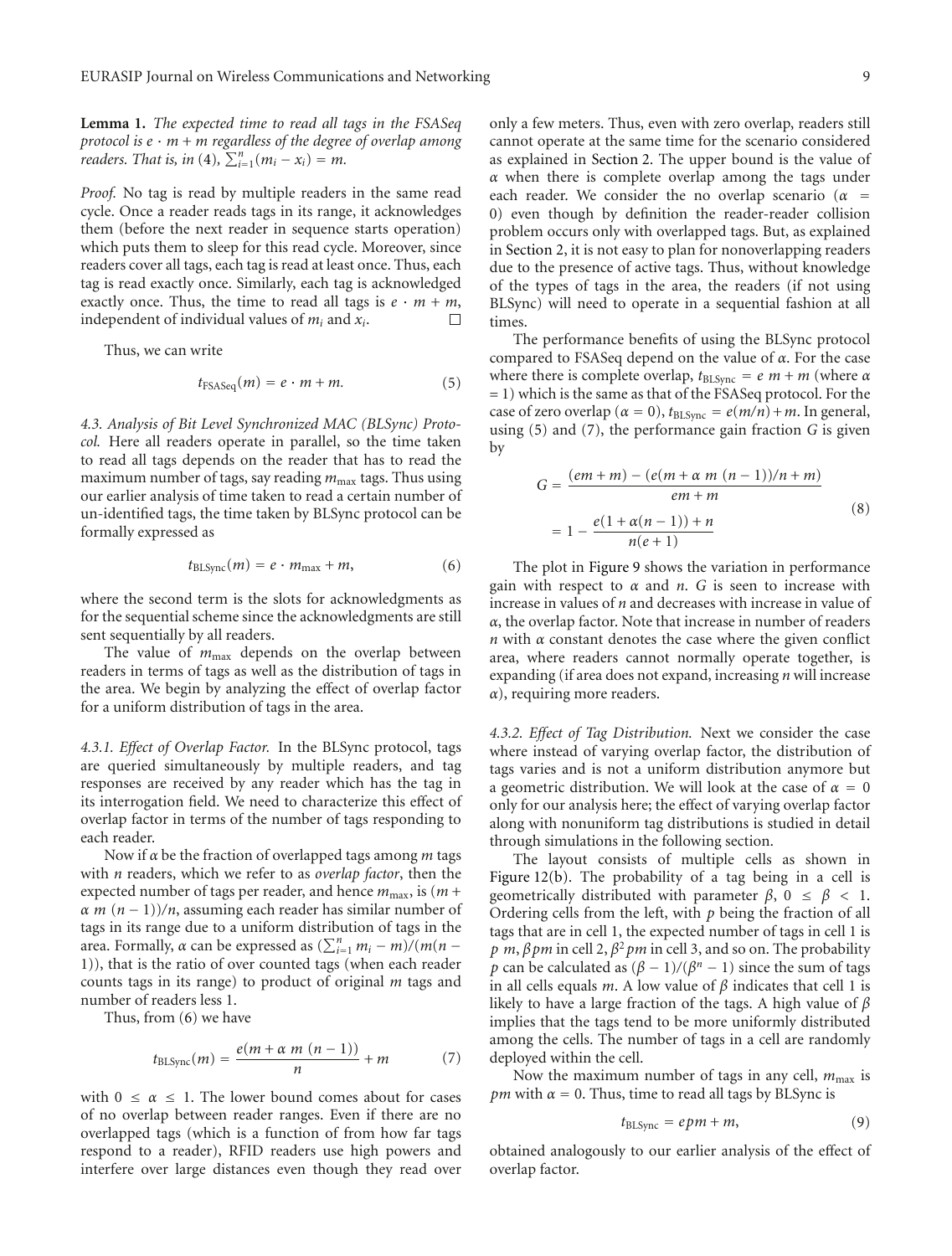

Figure 9: Performance gain through numerical evaluation in terms of decreased tag reading time with BLSync for different values of *n* and overlap factor *α.*

The performance benefit *G* now can be characterized as

$$
G = \frac{em + m - (epm + m)}{em + m} = 1 - \frac{ep + 1}{e + 1}.
$$
 (10)

Figure 10 shows the value of *G* for different values of *β* for multiple values of *n*. It can be seen that for  $α = 0$ , the tag distribution parameter has a similar effect as seen in the uniform distribution case for varying overlap factors. The greatest benefit of BLSync happens when the tags are uniformly distributed across all cells.

#### **5. Benefits of BLSync in Realistic Settings**

In this section, we intend to validate our analysis of the previous section by simulating the time required to read *m* tags in an area covered by *n* readers that conflict with each others operation. Note that these simulations do not use any analytical results of the previous section—these are meant to be an *independent* evaluation of the protocols to reinforce our analytical results. The simulator was written in C++, and the operation of frame slotted Aloha was the main functionality provided. Tags were made to randomly select slots in reader query frames over multiple rounds until each of them was identified. Both the FSASeq and BLSync protocols were simulated through sequential and parallel operations of Frame Slotted Aloha (FSA) following respective protocol guidelines presented previously. We consider two realistic tag layout settings: a uniform distribution of tags to study the effect of overlap factor on tag reading time and a geometric distribution of tags to study the effect of both the overlap factor and tag distribution on tag reading time. These can be considered realistic as one setting represents a scenario



Figure 10: Performance gain through numerical evaluation for different values of *n* as a function of  $\beta$  with  $\alpha = 0$ .

where tags could be randomly found in different locations within the interrogation zone with equal probability, while the second setting considers a possible clustered layout with tags present in groups. Varying the geometric parameter further allows consideration of various levels of clustering that may be encountered.

For the simulations, our goal was to study a moderately sized deployment (an assumption explained earlier) with readers colocated, covering an area like a conveyor belt. Each data point of the results shown represents the mean of 500 runs with 95% confidence intervals shown. The number of tags in the area was kept fixed at 50. More than the number of tags, the important parameter was the overlap factor for the study under consideration. Depending on the degree of overlap, some readers had most of these 50 tags in their range which is a high enough number at a single snapshot in time. We also present results for the case where guard times are employed to handle time synchronization errors when multiple readers operate using BLSync. This takes into account more practical issues in the operation of the BLSync protocol.

*5.1. Uniform Tag Distribution.* In this case, we are concerned with studying the effect of overlap factor on tag reading time. Figure 11 shows the benefits of using the BLSync protocol as opposed to the FSASeq protocol for  $n = 5$  and  $n = 10$ . The simulation results demonstrate benefits that are about 5%–10% less (for small values of *α*) than the analysis since the latter did not account for border effects (fewer tags in range) that arise in the two end readers in Figure 12(a). For larger values of  $\alpha$  ( $\alpha \ge 0.5$ ), the performance benefit is better than what was predicted by our analysis. We explain the reason for this in the next subsection. It can be seen that the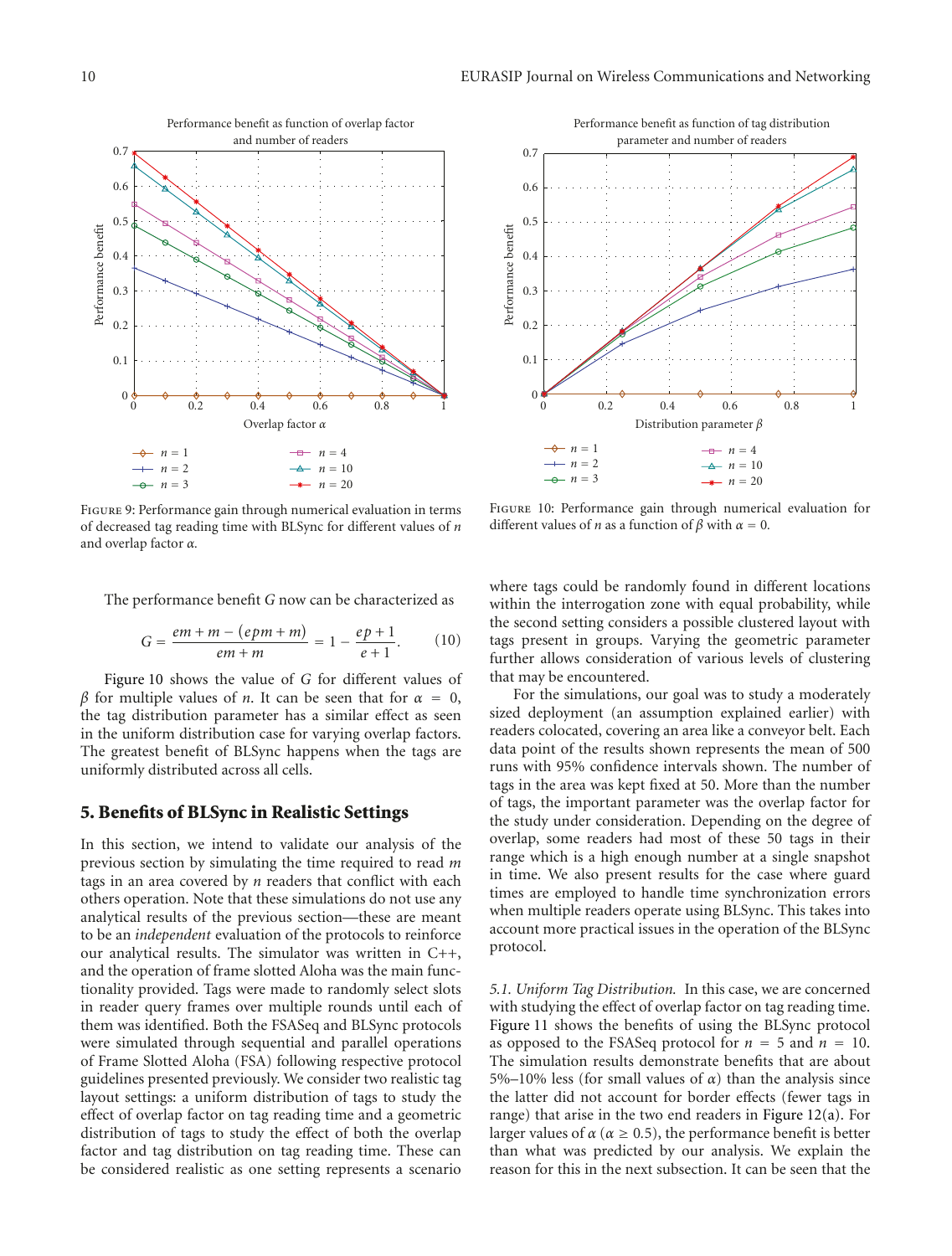

FIGURE 11: Performance gain through simulation for  $n = 5, 10$  and overlap factor *α.*

benefit of using BLSync drops off slowly for overlap factors till very close to 1. Moreover, as shown previously in the analysis, there is a noticeable improvement in performance with increase in number of readers employed for the same overlap factor.

*5.2. Geometric Tag Distribution.* To study the effect of a nonuniform distribution of tags, we consider a scenario as shown in Figure 12(b) where there are multiple equal-sized cells with a reader in the center of each cell. Figures 13 and 14 show the performance benefits of using BLSync over FSASeq for  $n = 5$  and  $n = 10$ , respectively. The geometric distribution parameter *β* is varied from 0 to 0*.*99, simulating conditions varying from a highly clustered cell to a uniform distribution of tags in all cells. The overlap factor could not be reduced to 0 for this scenario, since for some cases, there exist tags that are not covered by any reader. For large values of *β*, the results obtained are similar to that obtained for a uniform distribution of tags. For smaller values of *β*, however, the advantages of small overlap factors have diminished greatly. The concentration of tags in few cells for small values of  $\beta$  increases the maximum number of tags in the range of a reader among all readers making that reader a bottleneck reducing the benefits of parallel operation.

Another surprising aspect is that for  $\beta = 0$ , which implies that all tags are in one cell, the performance benefit is not zero as expected. We found the reason to be the help (which we call the *assist effect*) the bottleneck reader receives from neighboring readers who could put any of their mutually overlapped tags to sleep if the tag suffered no collisions at these readers. For example, in Figure 6, R2 assists R1 in round one by reading the mutually overlapped tag t4. This assistance could not be utilized in the FSASeq scheme where each reader operated on its tags before another reader began operations. In the BLSync protocol, overlapped tags enjoy

a better chance of being read and acknowledged since they could be read in the frames of multiple readers at the same time. This results in all tags being read faster compared to the original protocol even if the bottleneck reader has to read the same number of tags as that of a reader in the FSASeq protocol. The assist effect plays a part not only for  $\beta = 0$  or  $\alpha = 1$ , but in all scenarios where there are overlapped tags.

*5.3. Extension of Results with Guard Time.* The protocol analyzed so far was simple and basic in nature, assuming time synchronization will not be an issue since the system is centralized with the coordinator able to synchronize all other readers through their Wireless LAN interfaces. However, it has been shown in previous work that more than propagation delay, other components like operating system delay can contribute significant errors in synchronization. Hence we extend our protocol to use a guard band of 2*δ* for each bit received, where  $\delta$  is the maximum possible synchronization error. It was reported by the authors of [22] that a one-hop synchronization of 1.5 *μ*s is possible with wireless sensor devices. This is a bit harder to achieve in a Wireless LAN since the protocol stack is not as thin as that of a wireless sensor, and hence fine grained timestamping is more difficult. Nevertheless, the authors of [23] have experimented with Wireless LAN radios and have achieved synchronization with errors within 15 *μ*s with older work reporting around 100 *μ*s as possible [24].

Since this guard time is only required for bits transmitted by a reader, the time penalty depends on the number of bits transmitted by readers. As mentioned before, the main information sent by readers to tags is frame size and session numbers and slot marker bits sent by readers to count down slots. Thus, if *C* bits are transmitted for all frame fields and  $t_{\text{BLSync}}(m)$  bits to count down all slots required for reading each tag in its field, a sum of  $C + t_{\text{BLSync}}$  bits will be sent by each reader for a session where it reads all tags in its field. With a 2*δ μ*s guard band, we can expect the total time to read all tags with specified guard band to be  $t_{\text{BLSync}-G}(m)$  =  $2\delta(C+t_{\text{BLSync}}(m))$ . In terms of additional slots to read all tags (additional slots to read all tags are mathematically the same as using larger slots taking into account the guard time in terms of total time to read all tags), a reader would incur a delay of  $[2\delta(C + t_{\text{BLSync}})/t_{\text{slot}}$  where  $t_{\text{slot}}$ , is the slot duration in milliseconds and *δ* specified in milliseconds as well.

Figure 15 shows results obtained by including the guard time for the uniform distribution case for  $n = 5$  only. Conservative values of  $t_{slot}$  = 1ms (typical for 100 bit tag IDs and tags communicating at 100 kbps) and *C* = 50 were chosen. Values of *δ* were varied from 0 to 100 *μ*s in steps of 20 *μ*s to cover a wide range of possible values of clock synchronization, even though as mentioned above, 15 *μ*s has been shown possible.

The results show that for large  $\delta$ , there is a penalty now for the BLSync protocol over FSAloha when *α* is large; the additional delay is due to incorporation of guard time with very small benefits of parallelism when overlap is large. For other values of overlap factors and *δ* (which we believe will be the more common case), there is again a significant performance benefit by using BLSync and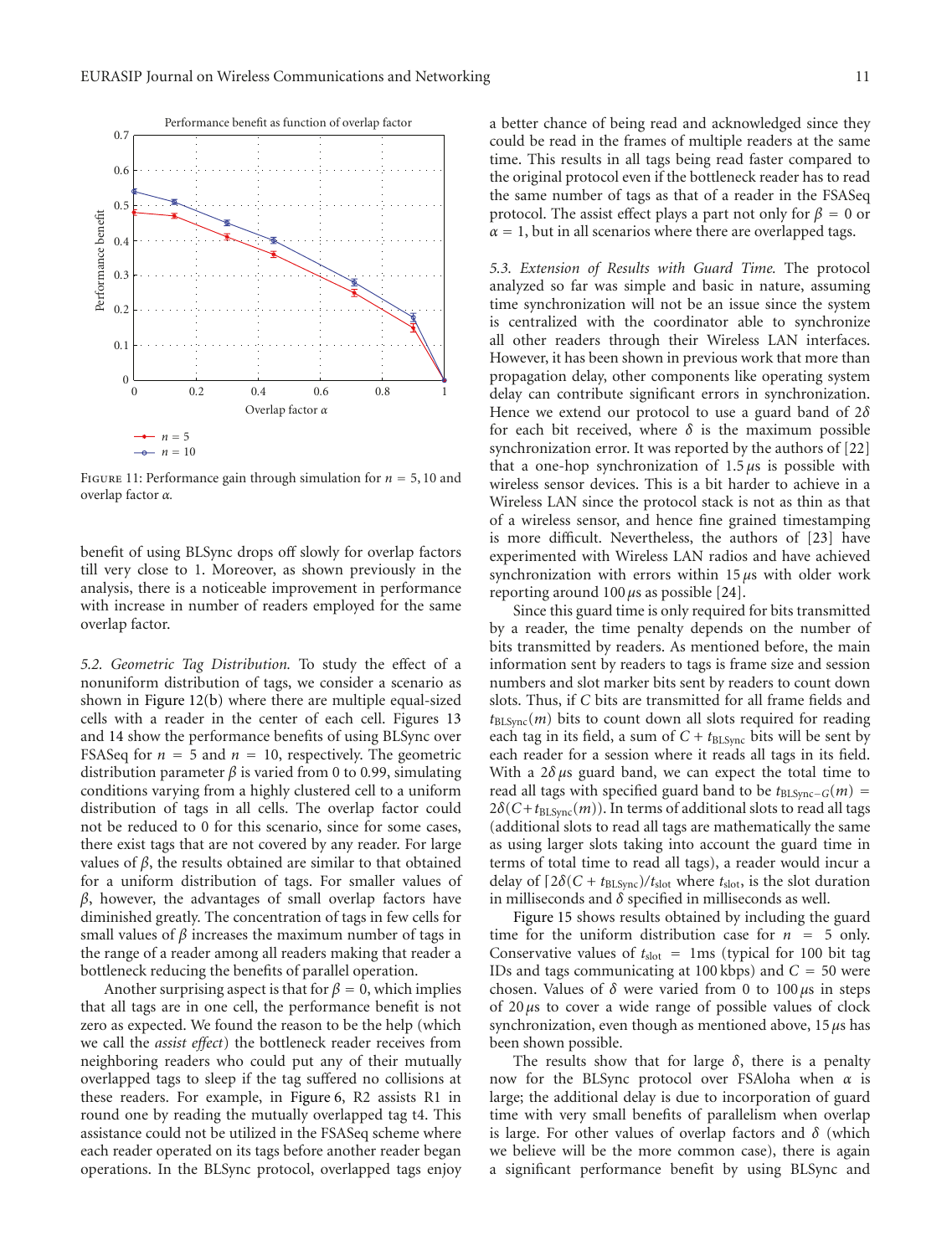

FIGURE 12: Simulation Scenarios. (a) Readers operating across the width of a moving belt containing tags. The readers are spaced equally apart with the width of belt deciding overlap between readers. The tags are uniformly distributed across the width of the belt. (b) Multiple cells with a reader assigned to the center of each cell. Each group of tags in a cell could be visualized as those on a mobile object, say a box or truck, that is replaced by another and so on. The number of tags in a cell has a geometric distribution starting from Cell 1. The tags in each cell are uniformly distributed.





FIGURE 13: Performance gain through simulation for  $n = 5$  for different values of geometric distribution parameter *β* as function of overlap factor, *α.*

FIGURE 14: Performance gain through simulation for  $n = 10$  for different values of geometric distribution parameter *β* as function of overlap factor, *α.*

only small reduction due to the addition of guard time. It is reasonable to expect similar results for the geometric distribution case as well. Thus, the advantages of parallel operation easily outweigh that of sequential operation even if adequate allowances are made for time synchronization constraints; for most cases greater than 25%–30% reduction in tag reading delay is possible. With improvements in hardware technology enabling tighter time synchronization in the future, we expect the performance benefits to approach those of perfect time synchronization ( $\delta = 0$ ).

*5.4. Discussion.* During step 4 of the BLSync protocol in Algorithm 1, it was mentioned that each reader finds the tags remaining (to be identified) in its interrogation zone by subtracting the tags it identifies in the previous round from its original estimate. A reader is, however, unable to account for the tags read in its range by the assist effect by other readers, since it is not possible to know which of the

un-identified tags were within its zone. Taking account of these tags results in more efficient frame sizes to be used in the FSA process. So, step 4 needs to be modified such that each reader reestimates the tags yet to be identified in its range every round of a read cycle. This can be done either by a short estimation procedure before each round (similar to that done in [16]) or by using the number of responses in the next round to make the estimate for the following rounds. We have used the latter approach in our simulation plots due to the smaller overhead each round, in spite of the delay of one round to account for tags read by the assist effect. Note that Figures 11, 13, and 14 already take into account this modification described for the BLSync protocol.

# **6. Analysis of Assist Effect**

Here we present an analysis of the expected number of tags that are read through the assist effect in the BLSync protocol.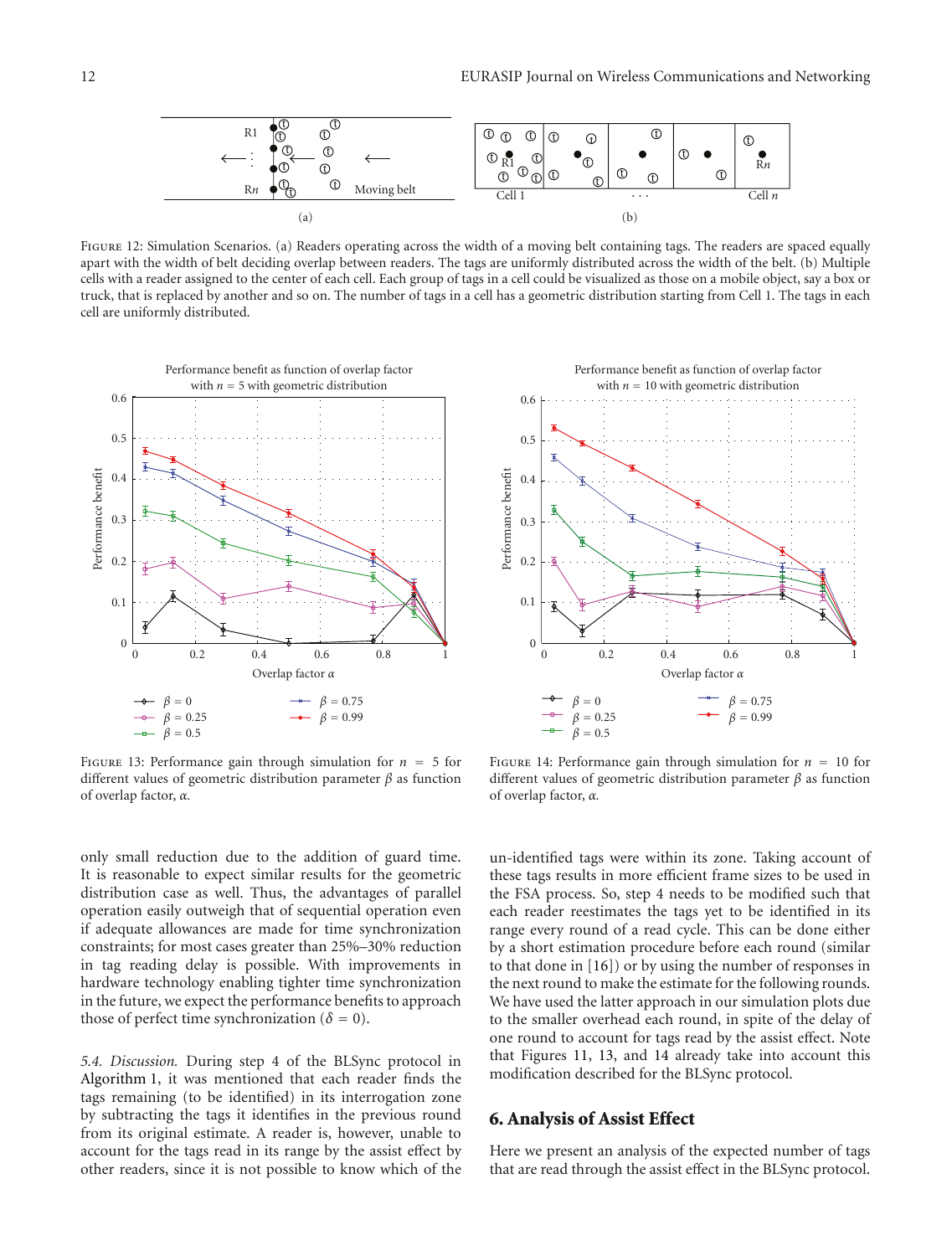

FIGURE 15: Performance gain through simulation for  $n = 5$  for varying overlap factor *α* with guard times based on different *δ.*

This was not accounted for in our analysis in Section 4. With the protocol performance already evaluated through simulations in Section 5, the main idea of the analysis in this section is to give deeper insight into the reasons for the assist effect. We will consider the uniform distribution case only. Let  $\kappa$  be the reader with maximum tags in its interrogation zone. We will analyze how many of *κ*'s tags are read on average by assistance from other readers in the first round of querying, denoted as  $\bar{a}$ . For further rounds, the analysis can be extended similarly taking into account the remaining tags after round 1.

Now,  $\bar{a} = p_a \times$  No. of tags in range of, where  $p_a$  is the probability of a tag, say *T*, within range of *κ* receiving assistance. Consider

 $p_a = Pr(A \text{ tag } T \text{ of } \kappa \text{ is assisted by at least one reader})$ 

 $= 1 - Pr(No assistance from any reader for T)$ 

$$
= 1 - \prod_{j=1, j \neq \kappa}^{n} q_j,
$$
\n(11)

where  $q_i$  is the probability that the tag  $T$  does not receive assistance from reader *j*.

Thus, we can now reduce the problem of finding *pa* to that of finding  $q_i$  for each reader  $j$ ,  $j \neq \kappa$ . Let  $O(\kappa, j)$  denote the set of tags that are in the overlapped region of readers  $\kappa$  and *j*, and,  $M_j$  denote the set of tags in the range of any reader *j*. Then,

 $q_j$  =  $Pr(T \in O(\kappa, j))$ 

 $\times$  Pr $(T$  collides with at least one tag

in 
$$
{M_{\kappa} - O(\kappa, j)}
$$

 $\times$  Pr $\left(T \right)$  does not collide with any tag (12)

of  $\{O(\kappa, j) - T\}$ 

 $\times$  Pr $\left(T \right)$  does not collide with any tag

of 
$$
\{M_j - O(\kappa, j)\}
$$
.

The intuitive explanation of the above equation is that for any tag  $T \in M_{\kappa}$  to get assistance from any reader *j*, it must (i) be in the overlapped region of both *κ* and *j* and (ii) must collide with at least one tag in  $M_k - O(\kappa, j)$ , since if this does not happen, the tag will be read anyway and assistance from other readers is not required at all. (iii) The collision in (ii) should not happen with other tags in  $O(\kappa, j)$  (and hence the minus  $O(\kappa, j)$  term in (ii)) since these tags reply at the same slots in *κ* and *j* and cannot be separated from each other, and (iv) *T* should not collide with any tags in  $M_i - O(\kappa, j)$  so that it is read by *j*, and hence, receives assistance from *j*.

The first term in the product, the probability of overlap, *po*, can be calculated from the layout under consideration. The remaining terms can be computed based on the size of  $O(\kappa, j)$  and  $M_j$ , for all *j*. Let *k* be the size of  $M_k$  and thus is the frame size to be used by all readers. Also, based on the assumption of a uniform tag distribution among all readers,  $|M_j| = k$ . Thus, for a given *j*,  $q_j$  can be written as

$$
q_j = p_o(j) \times \left[1 - \left\{\frac{k-1}{k}\right\}^{|M_k - O(\kappa, j)|}\right]
$$

$$
\times \left\{\frac{k-1}{k}\right\}^{|O(\kappa, j) - 1|} \times \left\{\frac{k-1}{k}\right\}^{|M_j - O(\kappa, j)|}
$$

$$
= p_o(j) \times \left[1 - \left\{\frac{k-1}{k}\right\}^{|M_k - O(\kappa, j)|}\right] \times \left\{\frac{k-1}{k}\right\}^{|M_j - 1|}.
$$
(13)

This value of  $q_i$  can be substituted in the equation for  $p_a$ above to find its value. This will then give us the value of *a* we are looking for.

The accuracy of our analysis can be ascertained by comparing it to simulations performed on the assistance received for the first round of queries only. Figure 16 shows this comparison for the layout in Figure  $12(a)$ . It can be seen that the analysis matches the simulation results quite well. Also the assist effect increases slightly with increase in number of readers with overlap factor held constant. The benefit of assist effect on Figures 13 and 14 is to reduce the rate of decreasing performance benefit with increasing overlap factor.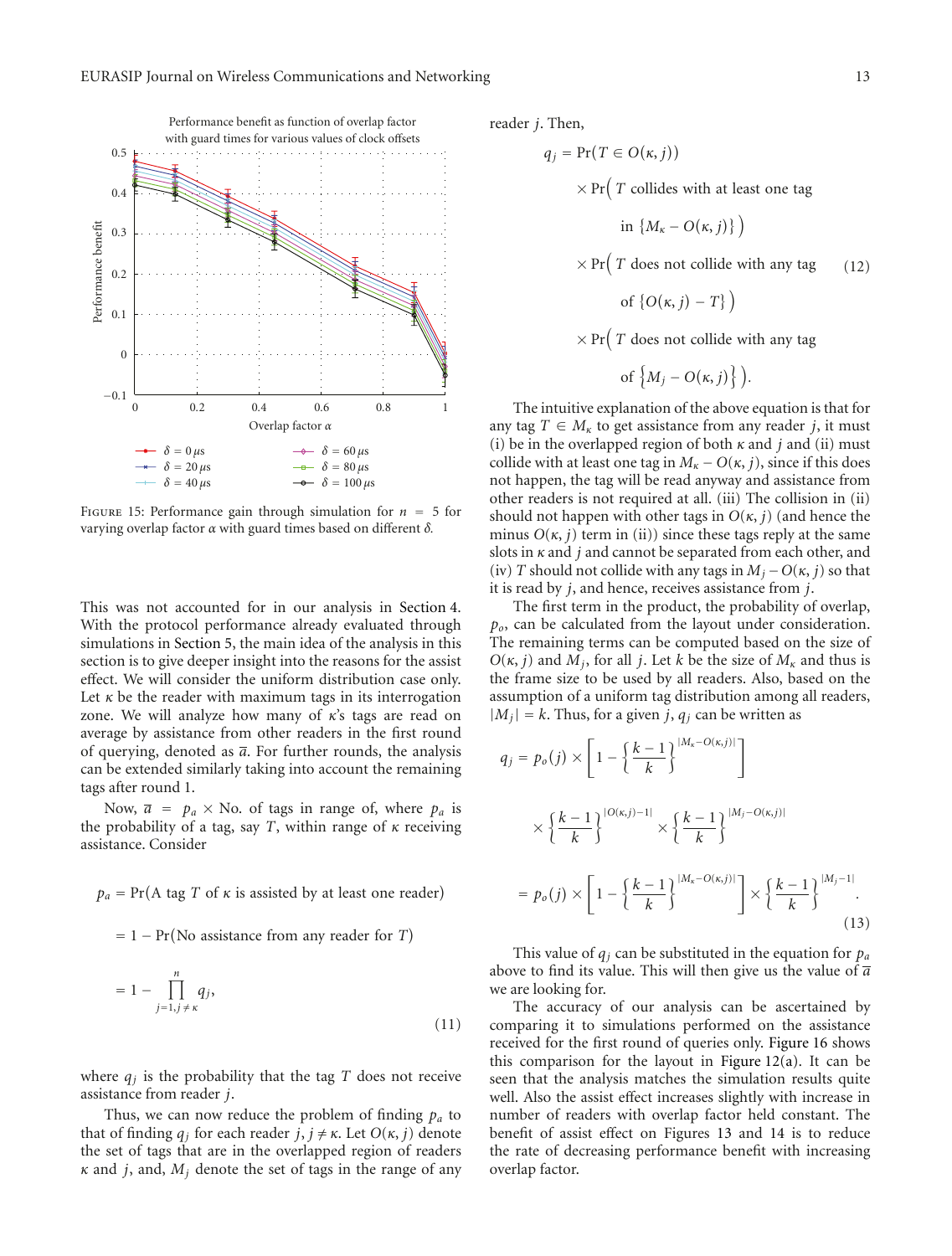

Figure 16: Comparison of the assist effect for the first round of queries for *n* = 5, 10 as a function of varying overlap factor, *α.*

The inclusion of the tags read through the assist effect in our earlier analysis in Section 4.3 will make it more accurate. The throughput per frame will now change from (1*/e*)*m* to  $((1/e) + p_a(i))m$ , where  $p_a(i)$  is the probability of a tag getting assistance in querying round *i*. Further analysis on the number of rounds to read all tags as done in Section 4.1 will give required analytical expressions for the time required to read all tags through BLSync protocol.

#### **7. Conclusions and Directions for Future Work**

We presented the BLSync MAC protocol for identifying RFID tags in a multireader scenario. The protocol takes advantage of the common goal of all readers to identify tags in their interrogation zone by using the same bit level queries for all readers along with synchronized timing to solve the reader collision problem. A centralized controller enables the reader synchronization through a Wireless LAN network. The resulting parallel operation provides significant reductions in tag reading delay for scenarios with low to moderate amounts of overlapped tags in the range of readers with all tag distributions except highly clustered ones.

To operate the BLSync protocol in distributed settings, there needs to be an entity that facilitates the coordination among readers to synchronize their queries. This can be done through a leader election protocol (using WLAN network) among the readers [25]. The leader acts in a capacity similar to that of the controller in the centralized case. It synchronizes the time as well as the queries of the readers. The comparatively larger operating range of WLAN technologies coupled with the dense deployment of readers allows the leader to oversee the network with very few hops of communication. Recent studies have shown that very fine grained time synchronization is possible in such settings as well[26]. Considering a relatively static scenario, an elected leader can maintain its status for long periods of time without re-election. Due to the incentive for all readers to cooperate, this distributed solution will be stable as well.

In this paper we concentrated on applications that only require identification of tags such as those specified for

EPC Gen1-Class 0,1 and EPC Gen2-Class 1 tags. This work could also be extended to applications which also require writing to tags. A similar synchronized approach can be used to write to tags if the data is the same. Otherwise, the BLSync protocol needs to be modified to allow all readers to operate individually for writing data and then resuming synchronized operation, which would decrease the benefits of BLSync protocol due to reduced parallelism. Other efforts could include adaptation of BLSync to work with EPC standard protocols and associated performance evaluation in practice, moving away from the fundamental investigation done in this work.

Under practical settings, multipath and other effects on the wireless channel may impact the synchronization of signals among readers. However, the relatively small read range of RFID readers coupled with emerging techniques to reduce multipath and other effects through power control and/or directivity of reader transmissions. The combination of guard bands coupled with such techniques should mitigate possible negative impacts on protocol performance. It would be useful to develop a proof-of-concept system running the protocol to test its performance in such nonideal settings. The results achieved in this paper under more idealistic settings do suggest that there is enough performance improvements to take the next step towards more practical studies.

Finally, more work needs to be done at the physical layer to realize diversity combining at tags. Techniques commonly used at the physical layer in applications like cooperative relays where the same information from multiple sources has to be correctly decoded at the receiver could be a starting point. Special attention must be given to the complexity of any receiver design as these are for RFID tags, the passive type of which is very resource constrained.

# **Acknowledgment**

This paper was supported in part by the U.S. Army Research Office under DEPSCoR ARO Grant W911NF-08-1-0256.